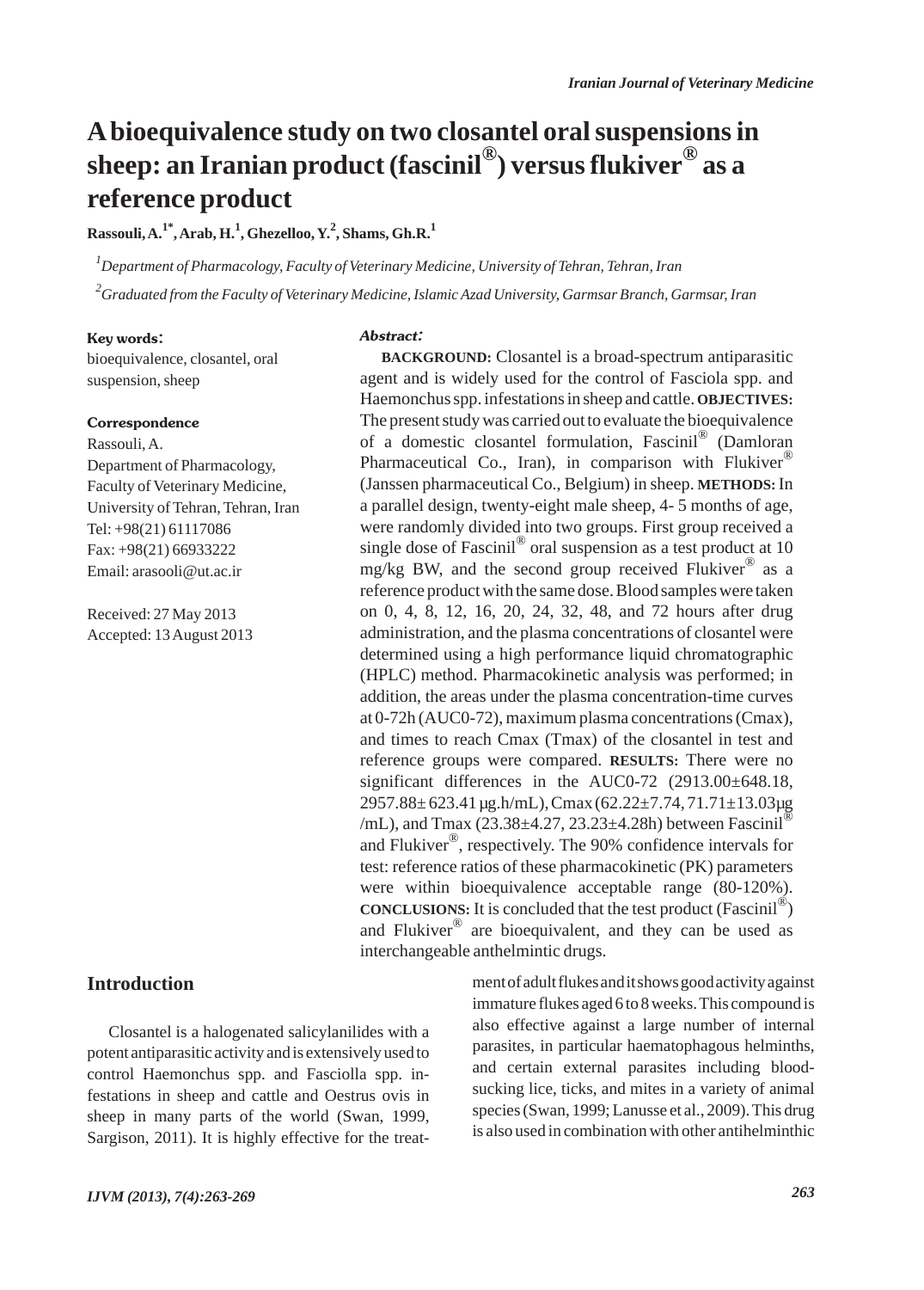agents, such as ivermectin, because of its convenience and potential synergistic action (Sargison, 2011).

The mode of closantel action is believed to be caused by an interference with energy metabolism in the liver fluke by uncoupling oxidative phosphorylation. However, other potential mechanisms may also contribute to the overall drug efficacy (Fairweather and Boray, 1999; Lanusse et al., 2009).

The unique pharmacokinetic characteristics of closantel appear to play an important role in its efficacy and safety (Swan, 1999). Closantel is a weak acid molecule (pKa=4.28) and highly lipophilic. It is formulated as 3.75 or 5% suspensions or solutions for oral drench or intraruminal administration. Closantel solutions may also be used for parenteral (SC or IM) administration. It is well absorbed after enteral or parenteral dosing in sheep and cattle. The recommended enteral dose in sheep is 10 mg/kg; the same efficacy could be attained by SC or IM dosing of 5 mg/kg, indicating that its oral bioavailability seems to be 50% lower compared to that of parenteral administration. Although closantel is not subject to any significant metabolism by ruminal fluid, its absorption following oral dosing in ruminants is incomplete. The low bioavailability may be due to a strong association of closantel with particulate digesta and being mostly in ionized form at the absorption site in the intestine (Hennessy and Ali, 1997; Swan et al, 2000; Lanusse et al., 2009).

Closantel is extensively (>99%) bound to plasma proteins, mainly albumin, and it has a long terminal half-lifes in sheep; about 14 and a half days (Mohammad- Ali and Bogan 1987; Lanusse et al., 2009). Owing to its high protein binding, the duration of therapeutic levels of closantel in plasma is prolonged. Thus, a single dose of closantel protects sheep against susceptible H. contortus reinfection for up to 28 days. On the other hand, it has a small volume of distribution  $\left($ <0.15 L/kg), with limited distribution of drug to tissues (including liver) in ruminants. Thus plasma albumin constitutes a drug reservoir that is directly available to haematophagous parasites, such as F. hepatica and H. contortus (Michiels, 1987; Swan, 1999; Lanusse et al., 2009). Tissue concentrations of closantel are extremely low in sheep, 7-21 times lower than its plasma concentration, and tissue levels decline in parallel to plasma levels (Lanusse et al., 2009, Sargison, 2011).

It has been shown that the clinical efficacy of anthelmintics is closely related to their pharmacokinetic profiles and that the plasma availability of drug can be affected by the formulation and route of administration (Lanusse and Prichard, 1993; Swan et al, 2000; Garedaghi et al., 2011).

Recently, Eslami et al. (2006) carried out a study on the bioequivalence of an oral suspension of albendazol produced in Iran, in sheep. The authors found that the domestic (generic) product was not bioequivalent to the reference product (Valbazen<sup>®</sup>, Pfizer Inc.). Therefore, because of the importance of closantel in prevention and treatment of parasitic disease and the lack of reports for blood-level bioequivalence studies on closantel oral suspensions formulated in Iran, the present study was conducted to evaluate Fascinil®(as a test product) in comparison to Flukiver<sup>®</sup> (as a reference product) in sheep.

## **Materials and Methods**

**Animals:**Twenty-eight healthy male lambs (aged 4 to 5 months, 37.75±5.59 kg) were used in the present study. The animals were randomly divided into 2 groups of 14; Fascinil® (Test) and Flukiver® (Reference) groups. They had free access to water and feedstuff ad libitum daily.

The lambs were kept for a week to adapt, and then each animal received a single dose of 10 mg/kg BW of the test product (Damloran Pharmaceutical Co., Iran) or reference product (Janssen Pharmaceutical Co., Belgium). An automatic drench gun was used for drug administration.

**Blood sampling:** Blood samples (about 6 ml in each case) were collected through jugular vein just before closantel administration (0 h) and 4, 8, 12, 16, 20, 24, 32, 48, and 72 h after the drug administration and were immediately transferred into heparinized tubes. The samples were centrifuged for 10 min at 2500 rpm, and their plasma were collected. The plasma samples were stored at -80<sup>°</sup>C until analysis.

**Sample preparation and extraction:** Sample preparation and purification were carried out using the method described by Stove, 1998, with some modifications as follows: 1 mL plasma sample transferred to a tube along with 1 mL of a saturated sodium chloride solution containing 0.05% con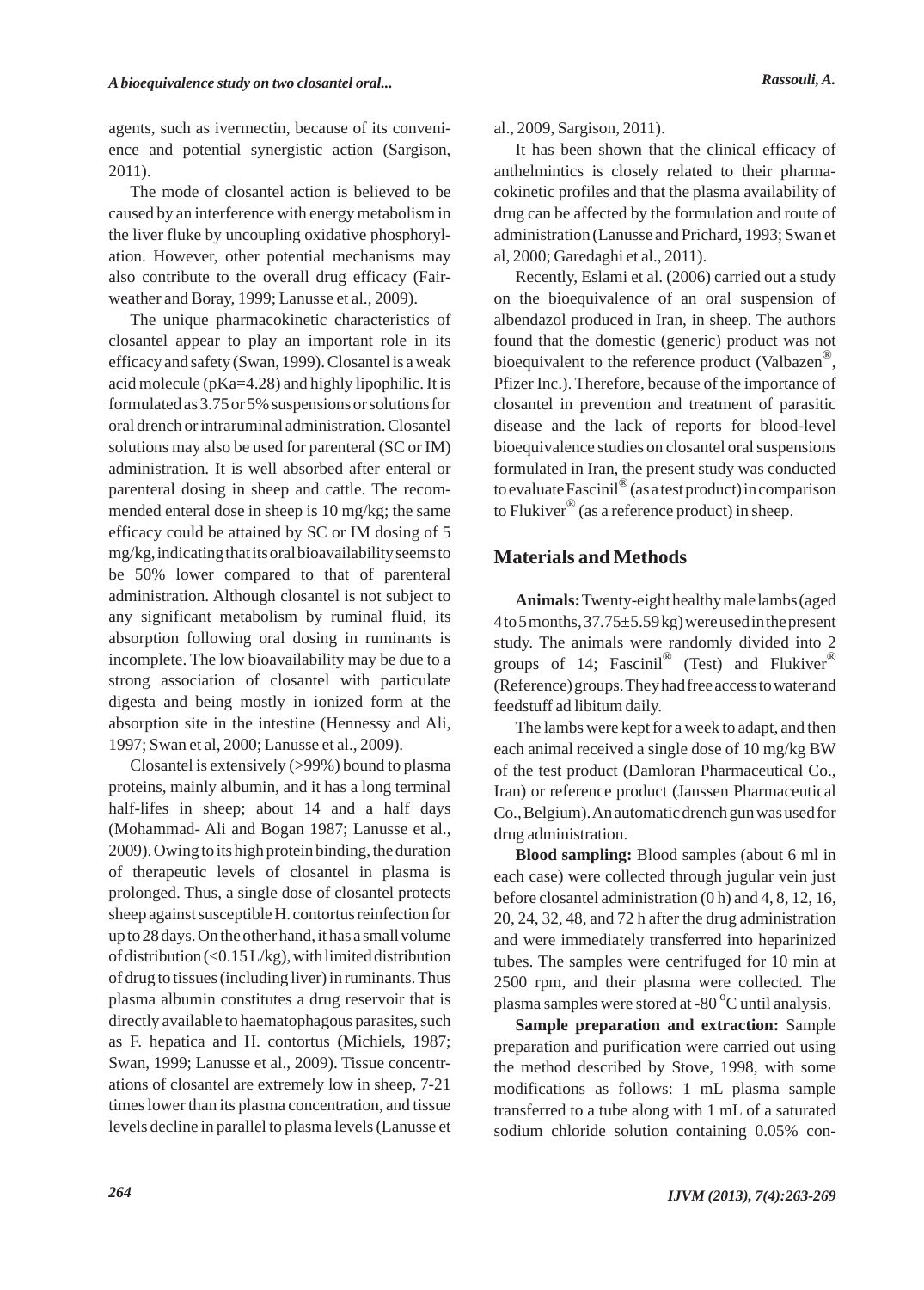centrated acetic acid. They were mixed, afterwards 10 mL acetonitril was added and then mixed by a vortex mixer for 7 min. The solution sonicated for 10 min in an ultrasonic bath (Power Sonic 505, Hwashin Tech Co., South Korea) and centrifuged for 10 min at 2500 RPM. The supernatant layer was taken and evaporated to a volume of about 1 mL, using a rotary evaporator (Heidolph 2, Germany) at  $40^{\circ}$ C. Then, the supernatant layer was dried under the flow of nitrogen gas. 2 mL of acetonitrile was added to the tube containing dried sample, and vortex mixed and sonicated for 2 min. The 3 mL cartridges, containing 500 mg C18 (Resprep Co., USA), were used for purification. Cartridges were conditioned by 5 mL acetonitril and 5 mL ethanol. The sample solution eluted through the C18 cartridge using a vacuum pump (Fast Vac, USA) and then washed by 5 mL acetonitril. Both solutions were collected and evaporated and dried as mentioned above. The samples were stored at -20<sup>o</sup>C until HPLC analysis for closantel concentration.

**HPLC analysis of samples:** The samples were reconstituted in 1.0 mL acetonitrile and filtered through a 0.45 μm filters (Millipore Co., USA), and 50 μL aliquots of the reconstituted samples were injected into the HPLC system using the HPLC method described by Stove, 1998.

The HPLC system comprised a Wellchrom K1001 multisolvent pump (Knauer, Germany), an Online Degasser (Knauer, Germany), a Dynamic mixing chamber (Knauer, Germany), a Triatlohn autosampler (Spark, Netherland), a Wellchrom V7566 Interface Box pump (Knauer, Germany), and a Waters 420 fluorescence detector set at 335 nm as excitation wavelength and 510 nm as emission wavelength for monitoring the signals. The column was an Eurosphere-100 C18, 5μm, 300 x 4.0 mm (Knauer, Germany) and it was used at room temperature. The mobile phase was an acetonitril: buffer (10 mM K2HPO4, pH=2.5) mixture (80:20  $v/v$ ) with a flow rate of 1.0 mL/min. The run time was 10 min.

The samples of plasma collected from drug naive animals were spiked with closantel standard (a gift from Janssen Pharmaceutical Co., Belgium) to prepare standard solutions in the range of 0, 10, 20, 40, and 80 μg/mL. Closantel calibration curve was made using peak areas of chromatograms of extracted samples of spiked plasma. The analytical method was validated for specificity (lack of interfering peak), range of detection, and sensitivity, which is defined as limit of detection (LOD), and limit of quantification (LOQ), as well as linearity of the response as R2 of the calibration curve. Recovery was also determined from HPLC assays of different closantel concentrations spiked in plasma samples taken from nontreated animals. Plasma closantel levels of each time point samples for individual animals of test and reference groups were calculated through their corresponding HPLC peak areas using calibration curve formula.

**Pharmacokinetic analysis:** Closantel concentration-time data in plasma of each animal were submitted to a non- compartmental analysis model. Pharmacokinetic (PK) parameters including AUC, Cmax, and Tmax for individual animals, as well as their means± standard deviation (SD) for reference and test drug groups, were obtained. The linear trapezoidal rule was used to calculate areas under concentration-time curves from 0-72 h (AUC 0-72).

**Bioequivalence/Statistical analysis:** Comparative bioavailability or bioequivalence were analyzed by comparing the PK data (AUC0-72, Cmax and Tmax) of reference and test groups by independent t test and 90% confidence interval of ratios of the PK values for the two formulations using SPSS software. Data were reported as mean±SD, and the differences were considered significant when  $p<0.05$ .

## **Results**

**Analytical method validation data and calibration curve:** The representative chromatograms for the extracted plasma samples, including blank plasma, a plasma spiked with closantel standard solution, and a plasma sample collected from a sheep following oral dosing of a closantel formulation are shown in Figure 1. The chromatograms shown in Figure 1 indicate a good separation for closantel peak (specificity or lack of interfering peak). Retention time for closantel was approximately 7.5 min. Suitable linearity of the closantel calibration curve at drug concentration range of 0-80 μg/mL was obtained as R2=0.9961 (Figure 2). Limit of detection and limit of quantification of the method were 3 and 10 μg/mL, respectively. Recovery rate of the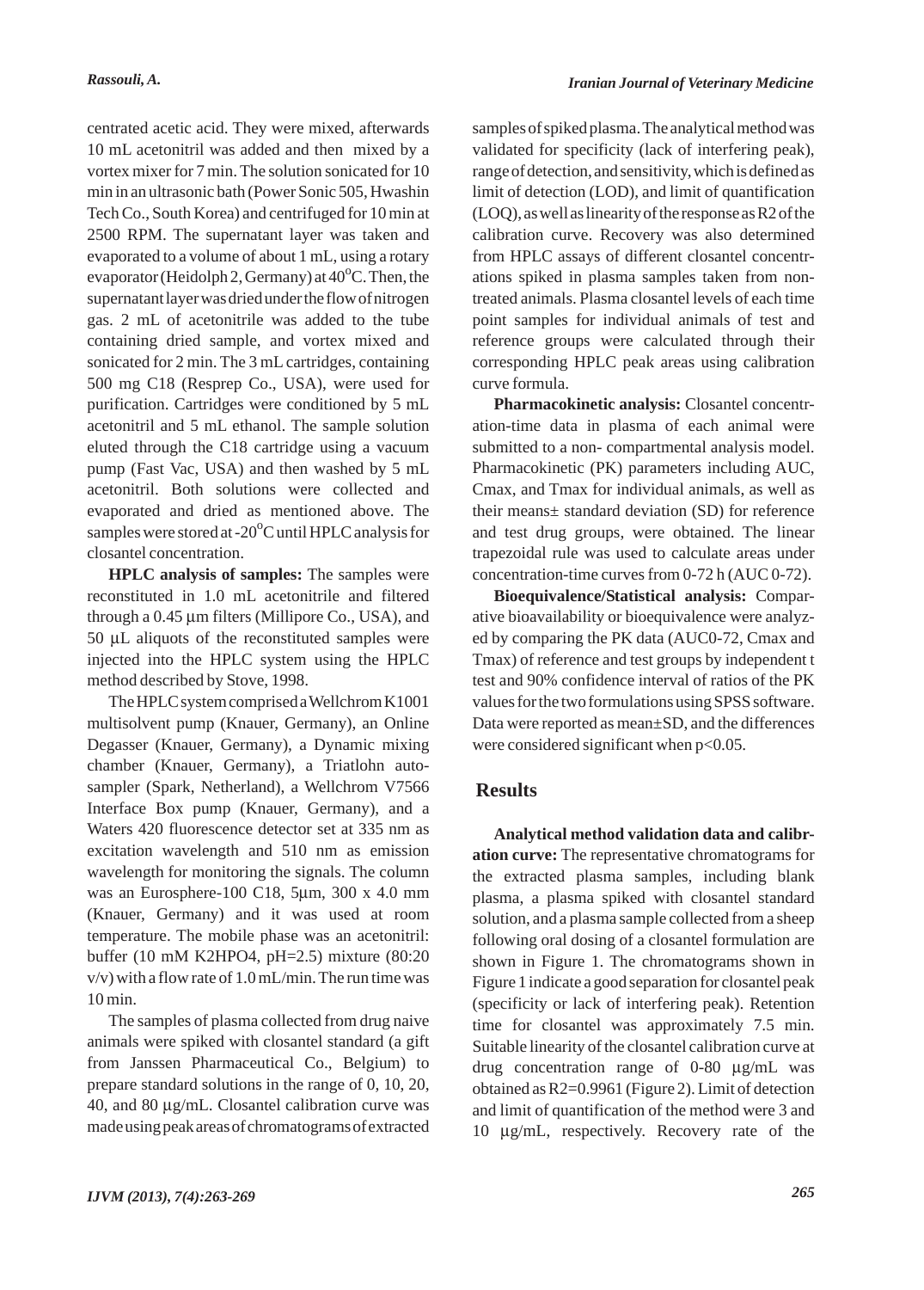Table 1. Closantel plasma pharmacokinetic parameters obtained in each animal following a single oral dose of two closantel product, Fascinil<sup>®</sup> as a test or Flukiver<sup>®</sup> as a reference drug, at 10 mg/kg in sheep.

|                | <b>PK</b> parameter     |             |                       |             |                  |             |  |
|----------------|-------------------------|-------------|-----------------------|-------------|------------------|-------------|--|
| Sheep No.      | $AUC 0-72 (\mu g.h/mL)$ |             | $C$ max ( $\mu$ g/mL) |             | $T$ max (h)      |             |  |
|                | <b>Reference</b>        | <b>Test</b> | <b>Reference</b>      | <b>Test</b> | <b>Reference</b> | <b>Test</b> |  |
|                | 3614.10                 | 3988.61     | 82.61                 | 74.33       | 16.00            | 20.00       |  |
| $\mathfrak{2}$ | 3444.28                 | 3234.55     | 70.97                 | 61.42       | 24.00            | 32.00       |  |
| 3              | 3177.77                 | 3379.08     | 80.47                 | 73.70       | 20.00            | 20.00       |  |
| 4              | 3513.93                 | 3801.23     | 81.92                 | 71.46       | 16.00            | 32.00       |  |
| 5              | 4022.37                 | 2241.56     | 90.14                 | 65.25       | 24.00            | 20.00       |  |
| 6              | 3267.29                 | 2668.02     | 83.58                 | 51.05       | 20.00            | 24.00       |  |
|                | 3109.35                 | 2498.13     | 84.24                 | 61.67       | 24.00            | 24.00       |  |
| 8              | 3283.70                 | 2522.82     | 60.04                 | 55.69       | 28.00            | 20.00       |  |
| 9              | 2626.85                 | 3125.63     | 75.24                 | 60.76       | 24.00            | 20.00       |  |
| 10             | 2457.44                 | 1587.69     | 58.58                 | 55.24       | 32.00            | 24.00       |  |
| 11             | 2553.38                 | 3245.61     | 65.33                 | 68.54       | 24.00            | 24.00       |  |
| 12             | 2154.77                 | 2345.11     | 54.33                 | 51.92       | 24.00            | 24.00       |  |
| 13             | 2133.11                 | 2878.70     | 69.24                 | 56.08       | 28.00            | 20.00       |  |
| 14             | 2051.94                 | 3265.22     | 47.25                 | 63.92       | 24.00            | 20.00       |  |
| Mean           | 2957.88                 | 2913.00     | 71.71                 | 62.22       | 23.23            | 23.38       |  |
| <b>SD</b>      | 623.41                  | 648.18      | 13.03                 | 7.74        | 4.28             | 4.27        |  |

Table 2. Comparison of bioequivalence indices obtained for closantel following a single oral dose of Fascinil®, as a test and Flukiver® as a reference drug at 10 mg/kg in sheep (n=14 each group).

| <b>PK</b> parameter             | Reference drug (Mean ± SD) Test drug (Mean ± SD) 90% Confidence interval |                      |         | <b>p</b> Value |
|---------------------------------|--------------------------------------------------------------------------|----------------------|---------|----------------|
| $AUC(0-72 h)$ , ( $\mu$ g.h/mL) | 2957.88+623.41                                                           | $2913.00 \pm 648.18$ | 89-113% | 0.83           |
| $C$ max, $(\mu$ g/mL)           | $71.71 + 13.03$                                                          | $62.22 + 7.74$       | 81-98%  | 0.08           |
| $T$ max, $(h)$                  | $23.23 + 4.28$                                                           | $23.38 + 4.27$       | 89-117% | 0.93           |

extraction method was 81.8±16.8.

**Pharmacokinetic data:** Pharmacokinetic data for two groups of sheep receiving reference and test formulations are shown in table 1. Mean closantel plasma concentration- time profiles of two treatment groups are plotted in Figure 3. The data for comparisons of bioequivalence parameters obtained from reference and test groups are shown in table 2. As can be seen table 2, there were no significant differences between PK parameters of the two treatment groups. Moreover, the 90% confidence intervals for test, reference ratios of the bioequivalence indices, were within acceptable range (80-120%).

### **Discussion**

Closantel is widely used against a number of parasitic diseases, in particular for the prevention and treatment of blood-feeding helminthes such as Fasciolla hepatica and haemonchus contortus infestation in sheep (Swan, 1999). These parasites greatly limit sheep production and cause suboptimal animal productivity, mostly due to the direct effects of their blood-feeding behavior (Sargison, 2011). This compound is characterized by high plasma protein binding, low tissue residual, little biotransformation and long duration for therapeutic action (Lanusse et al., 2009, Sargison, 2011). Several commercial domestic and international pharmaceutical preparations for closantel oral suspension are currently available. The generic products of closantel seeking approval to enter the market should demonstrate their ability to achieve bioavailability values including AUC and Cmax or bioequivalence to that of the original formulation. When two medicinal products are bioequivalent, their therapeutic function would be the same in target animals. The inability to maintain high enough blood levels for sufficient periods of time may result in a therapeutic failure or substandard therapeutic action.

To determine the bioequivalence of two pharmaceutical products, regulatory agencies have set a certain criteria. The criteria specify that the mean AUC and Cmax values of the test product should not be more than 20% different from the corresponding mean values of the reference product. This can be expressed as  $0.80 < \mu T/\mu R < 1.20$ , where  $\mu T$  and  $\mu R$ denote the mean value of PK parameter of interest for the test and reference products, respectively (Toutain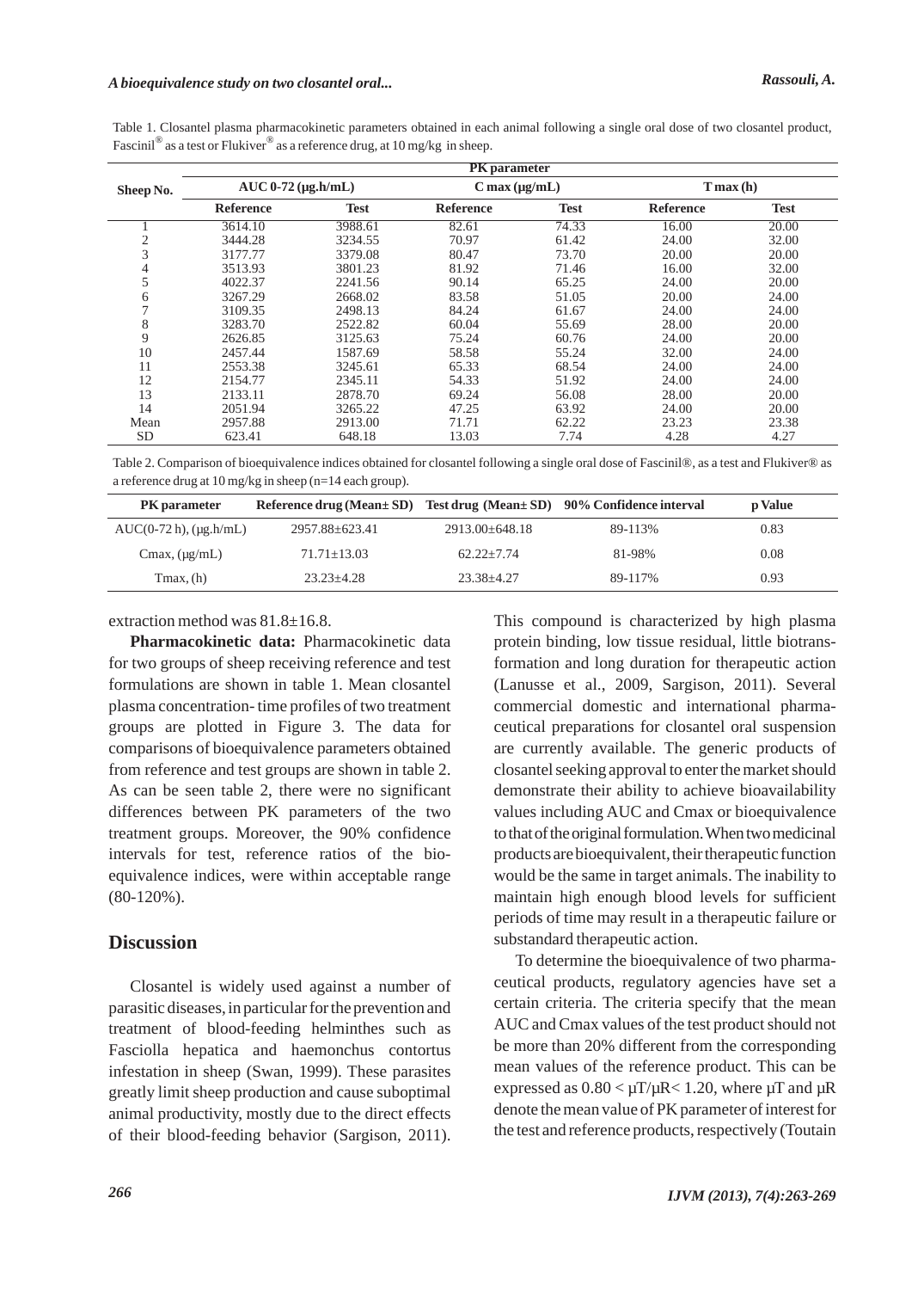

Figure 1. The chromatograms of closantel HPLC analysis following sample extraction: 1. A blank plasma sample, 2. A plasma sample spiked with closantel standard solution, 3. A plasma sample collected from a sheep following a single oral administration of closantel suspension (at 10 mg/kg).



Figure 3. Plasma closantel concentration- time profiles obtained by single oral administrations of two closantel formulations, Fascinil<sup>®</sup> as a test and Flukiver<sup>®</sup> as a reference product, at 10 mg/kg in sheep (Mean±SD, n=14 each group). Reference  $\rightarrow$  Test  $\rightarrow$ 

and Koritz, 1997; FDA, 2006; Eslami et al., 2006).

This project was conducted to evaluate the bioequivalence of two closantel oral suspensions Fascinil<sup>®</sup> as a test, and Flukiver<sup>®</sup> as a reference drug in sheep at 10 mg/kg BW, according to the dosage recommended by the manufacturers. Due to a long elimination half-life of closantel in sheep, a parallel design was adopted, and three PK parameters (AUC, Cmax and Tmax) were compared to evaluate the rate and extent of oral absorption of closantel formulations.

The results showed that there were no significant differences between the PK data obtained from the



Figure 2. Closantel calibration curve depicted using the chromatogram peak areas of the plasma samples spiked with 0- 80 µg/mLof closantel reference standard and analyzed by HPLC system.

test and reference products. Moreover, the 90% confidence interval for the ratios of AUC0-72, Cmax, and Tmax values between test and reference formulations were within acceptable bioequivalence range (80-120%).

Among PK parameters, AUC is believed to be a more important factor in bioequivalence studies, and it reflects the general exposure of the body to the drug. AUC0-72 value in test group (2913.00±648.18 µg.h/mL) was very close to the AUC0-72 value in the reference group  $(2957.88\pm 623.41 \,\mu$ g.h/mL), indicating much similar PK profiles and extents of oral absorption.

The plasma availability of drugs can be affected by the formulation and route of administration, and it has been shown that the clinical efficacy of anthelmintics is closely related to their PK profiles (Lanusse and Prichard, 1993; Garedaghi et al., 2011). Clinical endpoint studies for the evaluation of the bioequivalence of the generic closantel formulations are associated with a number of difficulties and may be confounded by so many interfering variables related to host or parasitic agent. However, plasmalevel bioequivalence studies are more reliable and straightforward for demonstrating product bioequivalence. In addition, blood level measurements are "closer" to the critical formulation in the doseresponse process, from the point of drug administration to ultimate therapeutic effect (Martinez et al., 2002; Garedaghi et al., 2011).

In a similar bioequivalence study using a different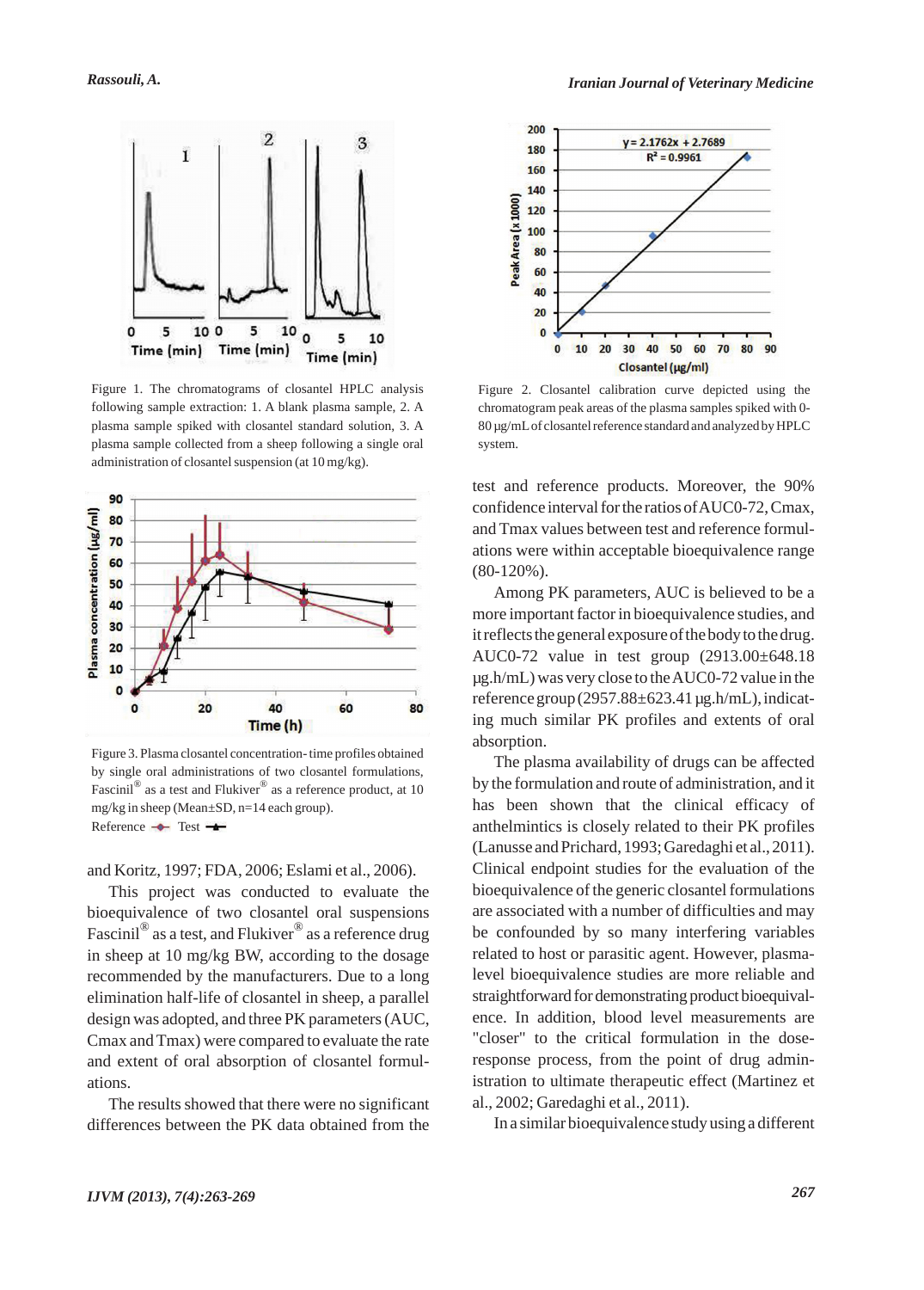dosage form, Arab et al. (2010) administered a 500 mg closantel bolus per capita in 15 sheep, orally (40- 50 kg BW). They reported  $2049 \pm 421.2$  µg.h/mL for AUC 0-72. By comparing the results of the present study with these data, it can be seen that different AUC 0-72 value indicate that the bioavailability of closantel oral suspension is more than that of oral bolus formulation. Therefore, using a different dosage form may implicate in clinical effectiveness of closantel and its duration of action.

In the present study, Cmax value in test group  $(62.21 \pm 7.74 \text{ µg/mL})$  was to some extent lower than that of Cmax value in reference group  $(71.71\pm$ 13.03µg/mL); however, in the acceptable range. These Cmax values for closantel are comparable to and somewhat higher than those reported by Arab et al. (2010),  $56.38 \pm 14.28$ ; Croubels et al. (2009);  $56.5$ µg/mL, and Michiels et al. (1987), 48-62 µg/mL.

The Tmax value obtained from the test group  $(23.38\pm4.27h)$  was similar to that of Cmax value in the reference group  $(23.23\pm4.28h)$ . These Tmax data for closantel were also comparable to those reported by Arab et al. (2010), 22.97± 2.81; Croubles et al. (2009), 27.7 h; Michiels et al. (1987), 8-48 h.

In summary, in the present study, we found that there was no significant difference between the test product (Fascinil $^{\circledR}$ ) and reference product (Flukiver $^{\circledR}$ ) in terms of bioavailability, suggesting that two formulations are bioequivalent and that they can be used as interchangeable anthelmintic drugs.

## **Acknowledgements**

The authors would like to thank Damloran Pharmaceutical Co. (Iran) and Janssen pharmaceutical Co. (Belgium) for their kind provision of the test and reference closantel products as well as closantel reference standard. We are also grateful to Dr. M. Mohtasebi for his sincere help.

#### **References**

- 1. Arab, H.A., Jahedinia, M., Rassouli, A., Shams, G.R. (2010) Bioequivalence study of two closantel formulations in sheep. J Vet Res. 65: 185-191.
- 2. Croubles, S., Fichant, E. Maes, A., Beaudart, J.L.,

Delahaut, P.H., DeBacker, P. (2009) Comparative tissue residue depletion and plasma pharmacokinetics of closantel in sheep. J Vet Pharmacol Ther. 32(suppl. 1): 203-204.

- Eslami, A., Rassouli, A., Meshki, B., Shams, G.R. 3. (2006) A bio-equivalence study of an albendazol oral suspension produced in Iran and a reference product in sheep. Int J Appl Res Vet Med. 4: 109-114.
- Fairweather, I., Boray, J.C. (1999) Fasciolicides: 4. efficacy, action, resistance and its management.Vet J. 158: 81-112.
- 5. Food and drug administration (2006) Guidance for Industry, Bioequivalence guidance. FDA. Rockville, MD. USA.
- Garedaghi, Y., Rezaii, S., Attaremadraki, R. (2011) 6. Efficacy of closantel 5% against cattle gastrointestinal parasites. Am J Anim Vet Sci. 6: 112-116.
- 7. Hennessey, D.R., Ali, D.N. (1997) The effect of feed intake level on the pharmacokinetic disposition of closantel in sheep. Int J Parasitol. 27: 1081-6.
- Lanusse, C.E., Prichard, R.K. (1993) Relationship 8. between pharmacological properties and clinical efficacy of ruminant anthelmintics. Vet Parasitol. 49: 123-58.
- Lanusse, C.E., Virkel, G.L., Alvarez, L.I. (2009) 9. Anticestodal and antitrematodal drugs. In: Veterinary Pharmacology and Therapeutics. Riviere, J.E., Papich, M.G. (eds.).  $(9^{th}$  ed.) Wiley-Blackwell publishing. Iowa, USA. p. 1095-1117.
- 10. Martinez, M., Langston, C., Martin, T., Conner, D. (2002) Challenges associated with the evaluation of veterinary product bioequivalence: an AAVPT perspective. J Vet Pharmacol Ther. 25: 201-220.
- Michiels, M., Meuldermans, W., Heykants, J. (1987) 11. The metabolism and fate of closantel in sheep and cattle. Drug Metab Rev. 18: 235-51.
- 12. Mohammed-Ali, N.A., Bogan, J.A. (1987) The pharmacodynamics of the flukicidal salicylanilides, rafoxanide, closantel and oxyclosanide. J Vet Pharmacol Ther. 10: 127-33.
- 13. Sargison, N.D. (2011) pharmaceutical control of endoparasitic helminth infections in sheep. Vet Clin Food Anim. 27:139-156.
- 14. Stoev, G. (1998) Determination of closantel residues in plasma and tissues by high performance liquid chromatography with fluorescence detection. J Chromatogr B. 710: 234-238.
- 15. Swan, G.E. (1999) The pharmacology of halogenated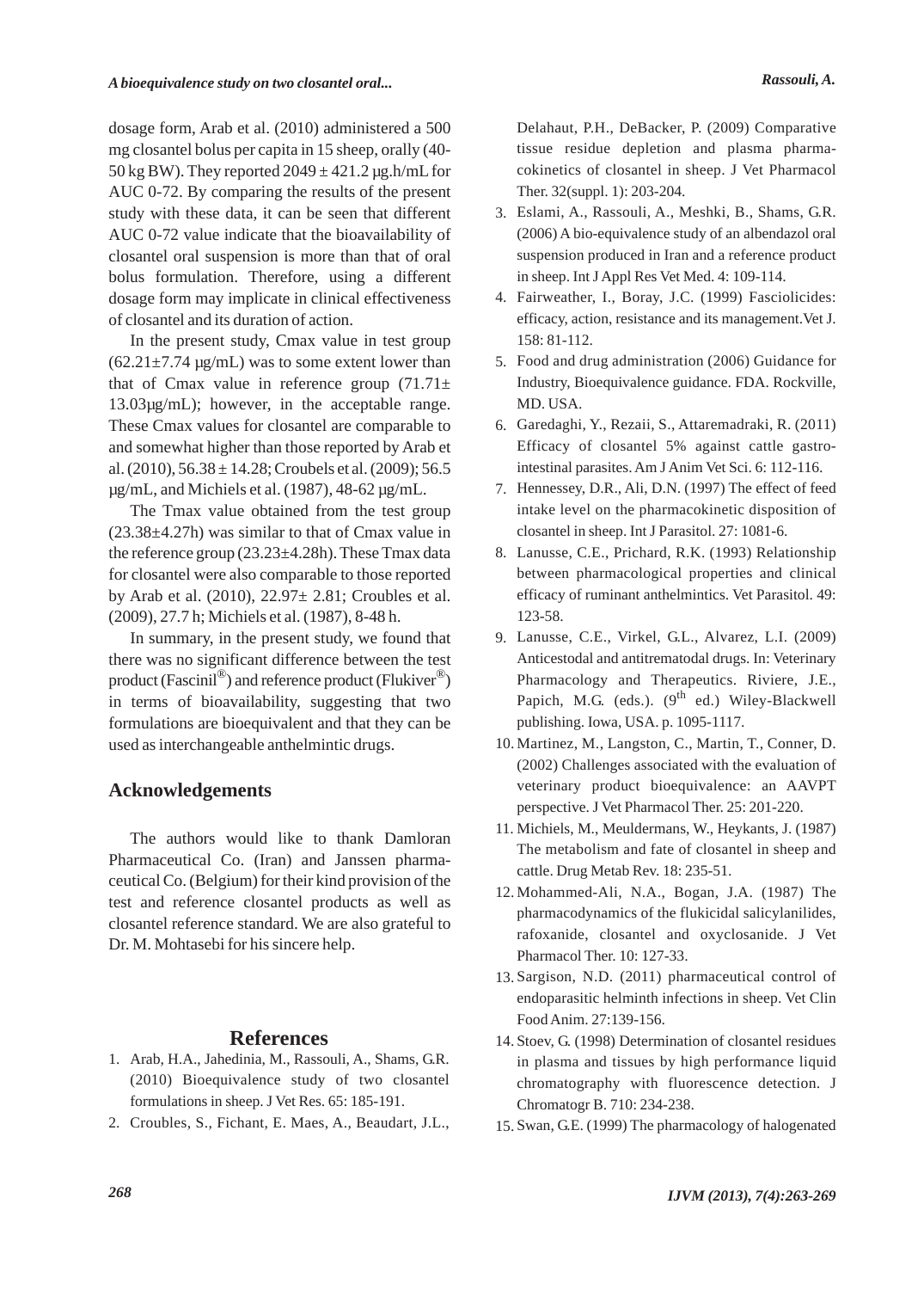salicylanilides and their anthelmintic use in animals. J S Afr Vet Assoc. 70: 61-70.

- 16. Swan, G.E., Oliver, D.W., Van Rensburg, J., Steyn, H.S., Mulders, M.S.G. (2000) Stabilioty and partitioning of closantel and rafoxanide in ruminal fluid of sheep. Onderstepoort J Vet Res. 67: 97-103.
- 17. Toutain, P.L., Koritz, G.D. (1997) Veterinary drug bioequivalence determination. J Vet Pharmacol Ther. 20: 79-90.